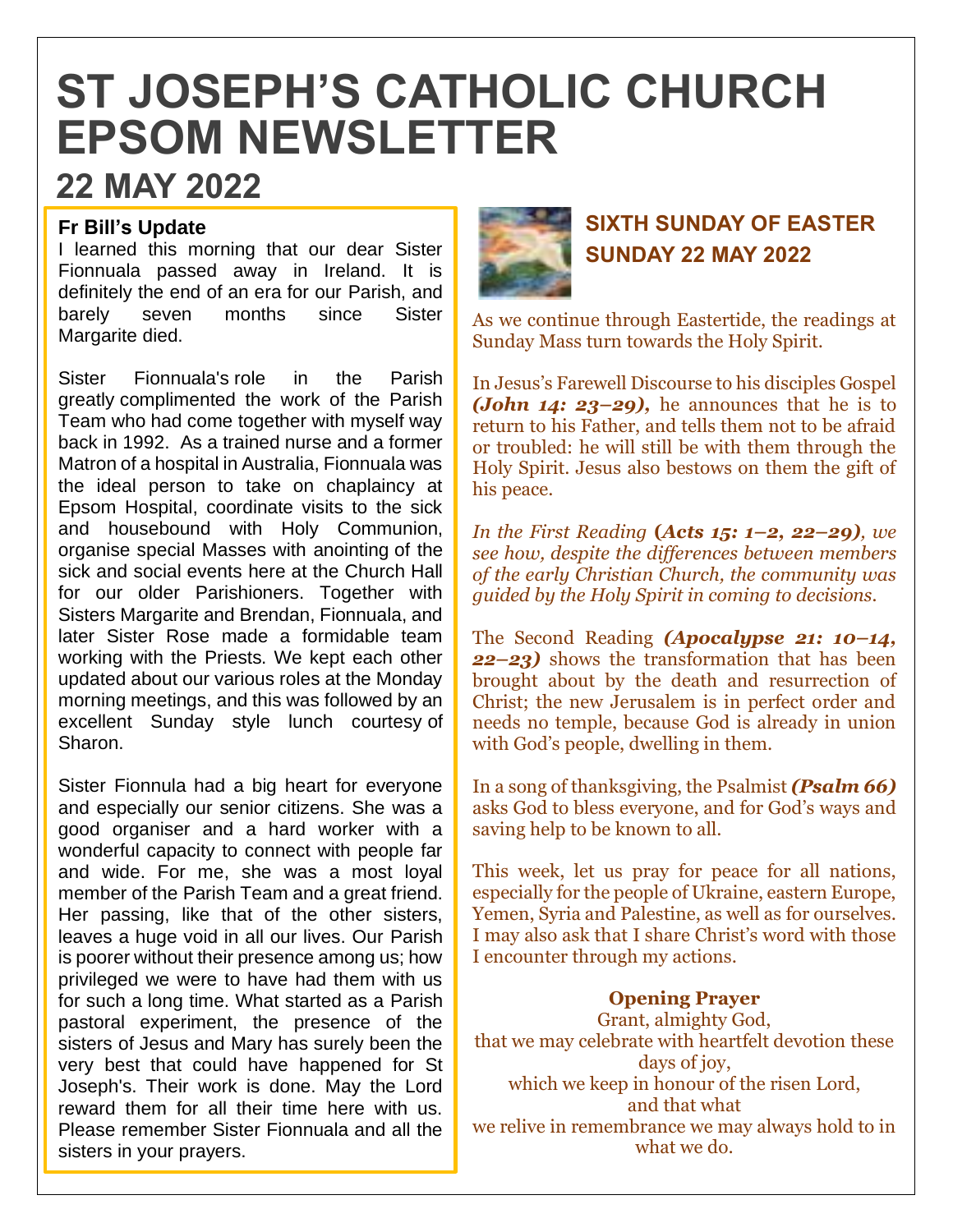| <b>DATE</b>                                                                           |                                                              | <b>MASS INTENTION</b>                       | <b>Our Prayers are asked for all</b><br>those who are ill:                                                                                                                                                           |  |
|---------------------------------------------------------------------------------------|--------------------------------------------------------------|---------------------------------------------|----------------------------------------------------------------------------------------------------------------------------------------------------------------------------------------------------------------------|--|
| Sat 21 May                                                                            | 5.30pm                                                       | Gabriel Arrabales RIP                       | <b>Frances Walsh, Merlyn Soares, Anne</b>                                                                                                                                                                            |  |
| Sun 22 May                                                                            | <b>Sixth Sunday of Easter</b>                                |                                             | Schifano, Peter Galipeau, Emma Lee,                                                                                                                                                                                  |  |
|                                                                                       | 10.30am                                                      | Michael Lombardo RIP                        | Ian Watts, Steve Lee, Melitona                                                                                                                                                                                       |  |
|                                                                                       | 5.30pm                                                       | Yeo Dong-Ok Barbara RIP                     | Leander, Vanessa Tuff, Susan                                                                                                                                                                                         |  |
| Mon 23 May                                                                            | 10.00am                                                      | Anniversary Thanksgiving                    | <b>McCrory, Francis McCrory, Anita</b>                                                                                                                                                                               |  |
| Tue 24 May                                                                            | 10.00am                                                      | <b>Castro Family RIP</b>                    | Hully, Joseph Poku, Angela Brett,                                                                                                                                                                                    |  |
| Wed 25 May                                                                            | Memoria St Bede the Venerable, Priest,<br><b>Doctor</b>      |                                             | <b>Bob and Maria Adams, Kay Pledge,</b><br>Jean Child and Debbie Swain.                                                                                                                                              |  |
|                                                                                       | 10.00am                                                      | People of the Parish<br>Concita Sinfat RIP  | RECENTLY DECEASED                                                                                                                                                                                                    |  |
| Thur 26 May<br><b>Obligation</b>                                                      |                                                              | The Ascension of The Lord - Holy Day of     |                                                                                                                                                                                                                      |  |
|                                                                                       | 10.00am                                                      | <b>Rose Reilly RIP</b>                      | Please pray for the happy repose of the                                                                                                                                                                              |  |
|                                                                                       | 7.30pm                                                       | Sr Fionnuala RIP                            | souls of Mary Marcus, Suzie Beckles and                                                                                                                                                                              |  |
| Fri 27 May                                                                            | <b>Feast of St Augustine of Canterbury,</b><br><b>Bishop</b> |                                             | Kathryn Sheehy who have recently<br>passed away. Please also keep their                                                                                                                                              |  |
|                                                                                       | 10.00am                                                      | <b>Jesus Gaspar RIP</b>                     | families in your prayers.                                                                                                                                                                                            |  |
| Sat 28 May                                                                            | 5.30pm                                                       | Sabrina, Dave and Aran - In<br>Thanksgiving |                                                                                                                                                                                                                      |  |
| Sun 29 May                                                                            |                                                              | <b>Seventh Sunday of Easter</b>             | <b>BEREAVEMENT CAFÉ</b>                                                                                                                                                                                              |  |
|                                                                                       | 10.30am                                                      | Achilles Fernando RIP                       | Are you struggling with bereavement or loss? Would                                                                                                                                                                   |  |
|                                                                                       | 5.30pm                                                       | People of the Parish                        | it help to talk to someone? We have bereavement<br>supporters trained to listen, support and accompany                                                                                                               |  |
| <b>GIFT AID STATEMENTS 2021-2022</b>                                                  |                                                              |                                             | people experiencing grief. Call Theresa Park on 07867<br>625291 or why not come along, or bring a friend/<br>family member, and meet us at our regular monthly<br>bereavement café. The next time we meet will be on |  |
| Gift Aid Statements for the previous tax year 2021/22 are now                         |                                                              |                                             |                                                                                                                                                                                                                      |  |
| ready for collection from the Parish Office.                                          |                                                              |                                             |                                                                                                                                                                                                                      |  |
| <b>A Prayer for Ukraine</b>                                                           |                                                              |                                             |                                                                                                                                                                                                                      |  |
|                                                                                       |                                                              |                                             | Wednesday 25 May at 10.30 a.m. in the Chatterton                                                                                                                                                                     |  |
| <b>Loving God,</b>                                                                    |                                                              |                                             | Room. A warm welcome awaits you.                                                                                                                                                                                     |  |
| We pray for the people of Ukraine,<br>for all those suffering or afraid,              |                                                              |                                             | <b>Part-time Premises Manager, St Joseph's</b>                                                                                                                                                                       |  |
|                                                                                       |                                                              |                                             | <b>Church Epsom</b>                                                                                                                                                                                                  |  |
| that you will be close to them and protect them.<br>We pray for world leaders,        |                                                              |                                             | We are looking for a part-time Premises Manager                                                                                                                                                                      |  |
|                                                                                       |                                                              |                                             | to be responsible for the general maintenance of                                                                                                                                                                     |  |
| for compassion, strength, and wisdom to guide their choices.<br>We pray for the world |                                                              |                                             | our beautiful church and grounds. Salary                                                                                                                                                                             |  |
| that in this moment of crisis,                                                        |                                                              |                                             | £10,000 per annum for a 15 hour week, flexible                                                                                                                                                                       |  |
|                                                                                       |                                                              |                                             | maintenance                                                                                                                                                                                                          |  |
| we may reach out in solidarity<br>to our brothers and sisters in need.                |                                                              |                                             | <i>required.</i> Needs<br><b>hours</b><br><i>as</i>                                                                                                                                                                  |  |
|                                                                                       |                                                              |                                             | experience and "handyman" skills. This role                                                                                                                                                                          |  |
| May we walk in your ways                                                              |                                                              |                                             | gives the opportunity to support the life of our                                                                                                                                                                     |  |
| so that peace and justice                                                             |                                                              |                                             | Parish in a meaningful and hands-on way.                                                                                                                                                                             |  |
| become a reality for the people of Ukraine<br>and for all the world. Amen.            |                                                              |                                             | Email office@st-josephs-epsom.org.uk for                                                                                                                                                                             |  |
|                                                                                       | further details.                                             |                                             |                                                                                                                                                                                                                      |  |
| St Joseph's Parish Pilgrimage to the Holy Land 3-18 September 2022                    |                                                              |                                             |                                                                                                                                                                                                                      |  |

Would you like to come with us to the Holy Land on a 16 pilgrimage? Della Shenton of 5th Gospel Retreats, [www.5thgos](http://www.5thgospelretreats.co.uk/)[pelretreats.co.uk](http://www.5thgospelretreats.co.uk/) is leading St Joseph's Parish Pilgrimage with Fr Ruslan. We will be visiting Petra, Jordan, Bethlehem, Jerusalem and staying beside the Sea of Galilee. There is a 9-day option for those who do not wish to visit Jordan (Petra). Going to the Holy Land with Della is a unique experience. If you are considering going there one day, do not put it off. She is much in demand. Twenty-two parishioners have already booked. However, there are still a few spaces available as the group size can be increased to twenty- eight. A draft itinerary is available; if you wish to know more, please contact Howard and Theresa Park on 01372-722352 or [h.park1@ntlworld.com](mailto:h.park1@ntlworld.com) for further details. Please do not hesitate to contact us.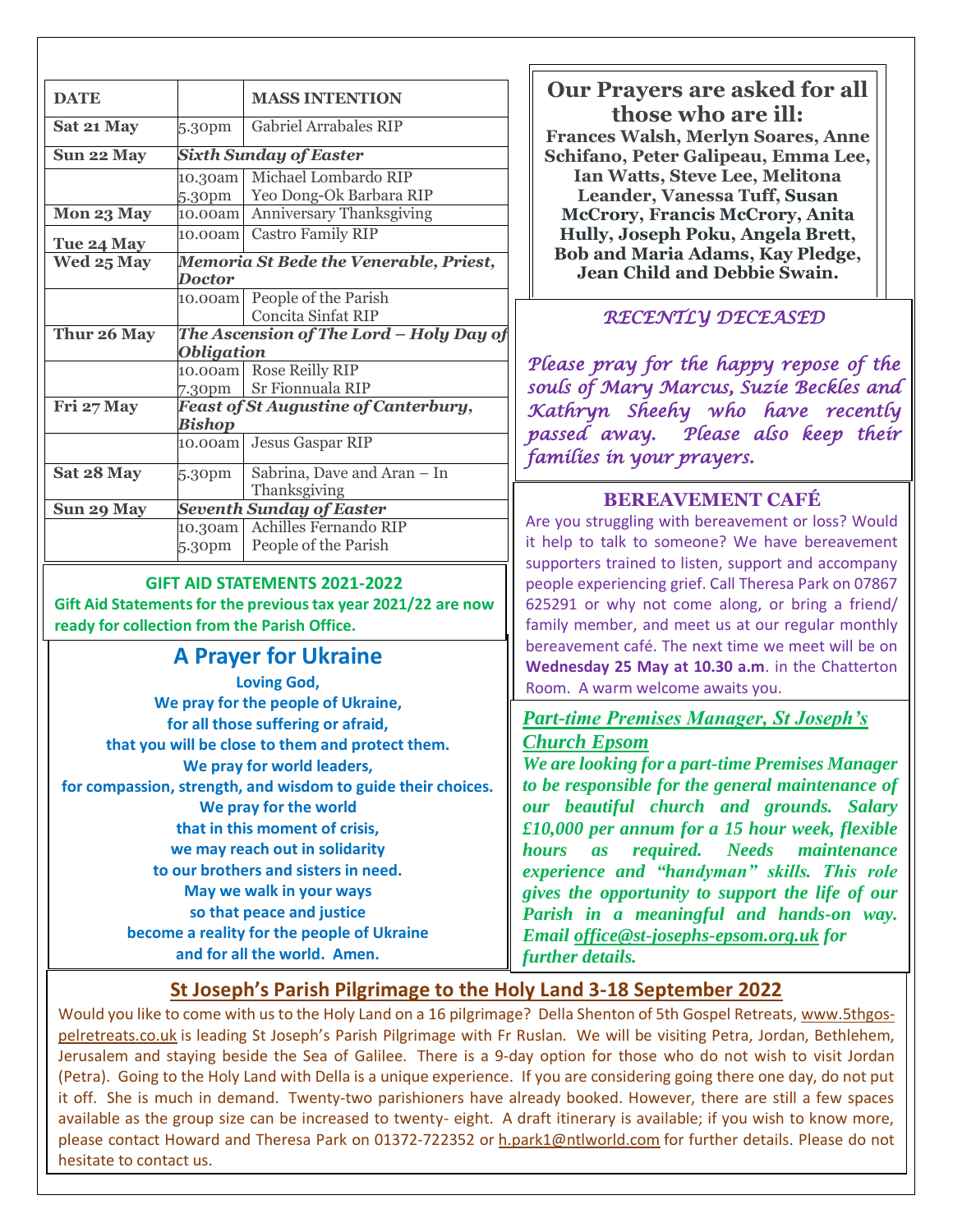#### **Parish Finances and Offertory**

#### **CHURCH OFFERTORY**

Ways for you to contribute are as follows:

- **standing order**: this is our preferred method. Please set up your standing order directly with your bank, using the following details - account name: RCD A&B St Joseph's Epsom; sort code: 40-05-20; account number: 71076221; bank reference: your name, along with "GA" if you are a member of our Gift Aid scheme. (If you aren't yet a Gift Aider, please do join the scheme! See below).
- **contactless devices**: these are located in the narthex and in the church (beside the hymn books). Simply choose "Church offertory" from the list on the screen, and please select the option to add gift aid if you are a tax payer. (Note: these devices can also be used for special collections)
- **gift aid envelope scheme**: please place your envelope in the collection buckets loose cash: please place in the collection buckets

Thank you for your support.

#### **SAVE THE DATE - Sunday 31 July 2022 The 2nd Pat Hall Sponsored Memorial Walks**

A walk primarily to honour the achievement of Fr Simon's father in walking 100 miles of the Camino, aged 84, and 3 other substantial walks prior to that in and after his 80th year, will take place on Sunday 31 July, the longest of 4 options being 12+ miles from Hampton Court to Roehampton Gate of Richmond Park. The shortest walk will be 1+ mile. Afterwards there will be Mass and a buffet supper. The walks will raise money linked to the HCPT Cycle 2023 from Versailles to Lourdes and donations will be greatly appreciated through **[www.justgiving.com/fundraising/justgiving-com](http://www.justgiving.com/fundraising/justgiving-compathallmemorialwalks)[pathallmemorialwalks](http://www.justgiving.com/fundraising/justgiving-compathallmemorialwalks)** , ideally with Gift Aid added. Those interested in walking on 31 July or cycling in Holy Week 2023, please contact John Flood:

email [johncaflood@gmail.com](mailto:johncaflood@gmail.com) Mobile 07775 914717. Flyers with application forms are available in the Narthex.

#### **Thank you message from HCPT Group 24**

I am writing on behalf of HCPT Group 24 to thank all the parishioners of St Joseph's Church for all that you have done to support our wonderful charity. In total, parishioners donated over £1,400, plus a number of Euros! I am writing on behalf of HCPT Group 24 to thank all the parishioners of St Joseph's Church for all that you have done to support our wonderful charity. After a challenging few years, it was great for Group 24 to once again be able to travel with HCPT to Lourdes for its Easter pilgrimage this April. It was also fantastic to be able to start our pilgrimage at St Joseph's and to be able to collect and take the prayers of the parish with us to Grotto in Lourdes. The donations from the parish will continue to help fund travel and accommodation for the child and young adults we take, will help us arrange activities, like day trips to the French Pyrenees and visits to an animal park, and, very importantly, will help us to arrange treats, like the ice cream and hot chocolate stops, that are part of what makes the week so special for all who travel with us.

#### **Admissions to St Joseph's School - September 2023—signing in at Mass**

Signing in for St. Joseph's Primary School has resumed and you can now sign in after all weekend Masses. Tables will be set up in the Hall after the 10.30a.m. Mass, it'll be busy so allow time to enjoy a cup of tea or coffee and sharing time with others. Signing in after the 5.30p.m. weekend Masses will take place in Our Lady Chapel.

#### **UKRAINE UPDATE**

As many of you might already know, Epsom Refugee Network, is a local charity that supports refugees in our area. They are currently supporting Syrian and Afghan families that arrived here through government schemes. Recently, Ukrainians have begun to arrive and we are now trying to provide them with the simple practical support they need to settle here.

During a recent 'drop-in' session, approximately 60 Ukraines attended.

We desperately need friendly landlords who might consider renting to a Ukrainian family. Please could you get in touch if you know any landlords/landladies or perhaps you are a landlord? Do you know of empty properties which could house refugees? They can pay rent and we will be supporting them.

**TEACHERS** : We are struggling to get children into school and this has a knock on effect for parents who want to access English lessons and work. We are thinking of running a summer school to help parents and children progress with their English, if you know any retired teachers or teachers who might want to help, do get in touch.

**ENGLISH CLASSES FOR ADULTS**: We are putting on more English classes for adults but need more teachers. If you are a teacher or know teachers who have ESOL or TEFL qualifications please direct them to us. If you can help in any way, please get in touch by email

at- [epsomrefugeenetwork@gmail.com](mailto:epsomrefugeenetwork@gmail.com)